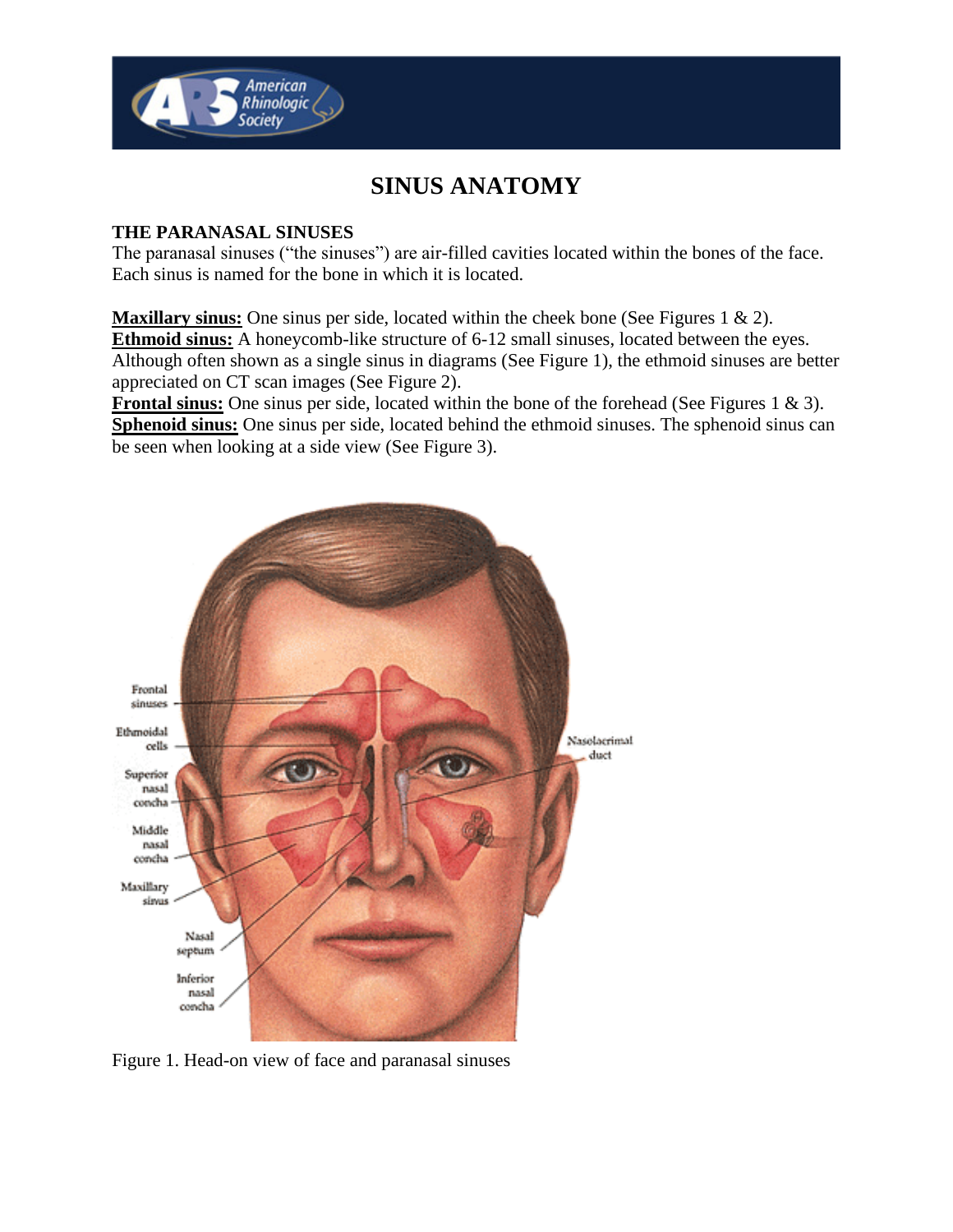

Figure 2. CT scan through the face at the level of the maxillary and ethmoid sinuses. Note how the ethmoids are a honeycomb-like structure of small sinuses. The nasal septum (S) and middle turbinates (T) are labeled. The shaded ovals represent the osteomeatal complexes (the path through which the maxillary and ethmoid sinuses drain).



Figure 3. Side view of face showing the path of nasal airflow (arrows). Other important areas are labeled as indicated: F – frontal sinus; S - sphenoid sinus; ST – superior turbinate; MT - middle turbinate; IT – inferior turbinate; E – eustachian tube opening; A –adenoid; NP –nasopharynx